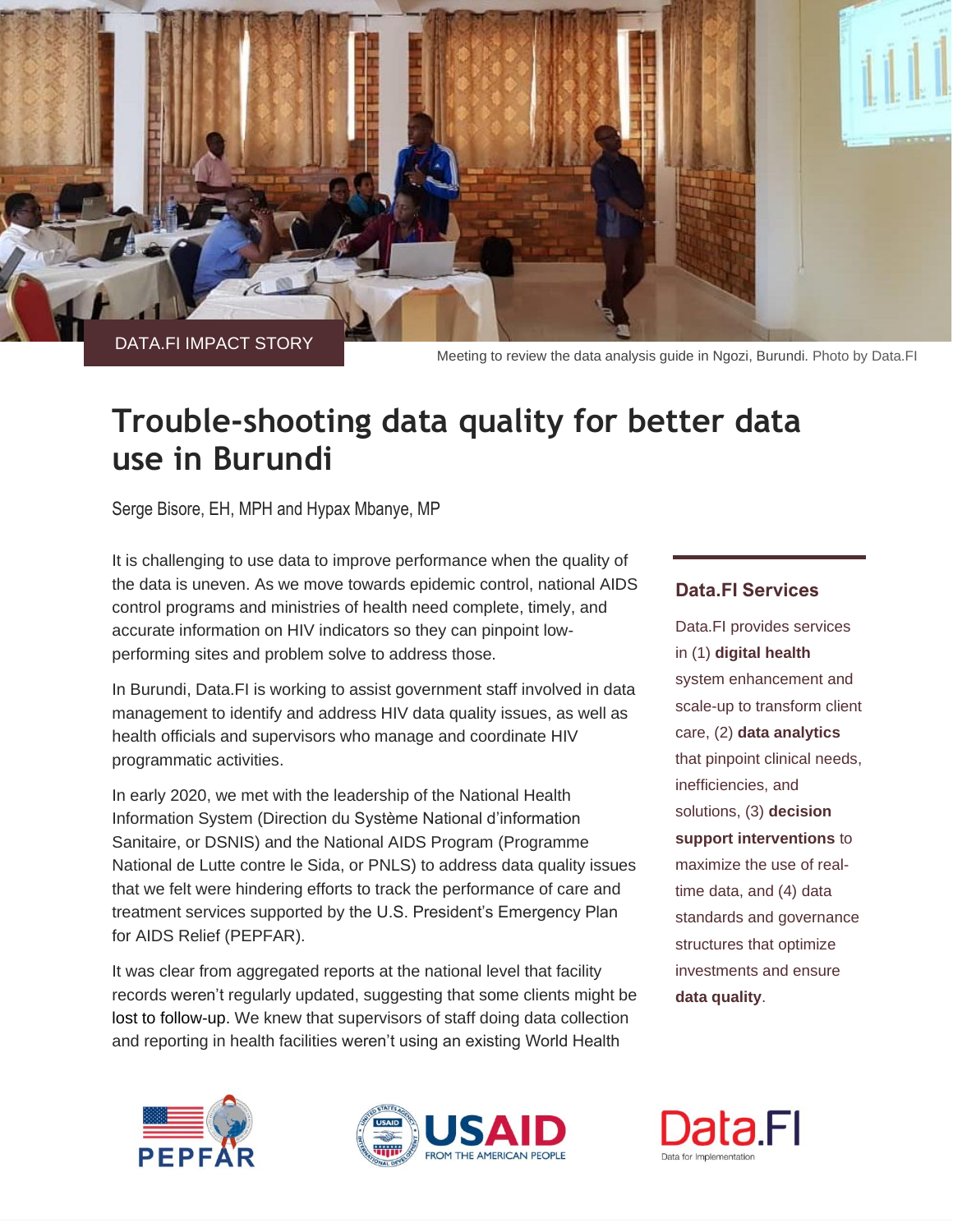Organization (WHO) data quality review tool<sup>1</sup> designed to help people see where there were gaps. Some could not pinpoint which districts were not reporting or were not reporting on time, or which districts were reporting data that were not consistent or accurate. How could they then supervise others to track and analyze testing and treatment indicators?

The PNLS leadership felt that training on data quality was key―both at the central level and for supervisors of staff doing data collection and reporting in facilities. Together, we devised a stepwise plan to strengthen the ability of supervisors to understand the story that the data were telling, so they could better help facilitybased staff improve data quality. Having observed that the data quality tool was not used,



A health clinic in Burundi. Photo by Thomas Moore, AFSC, courtesy of Flickr Creative Commons

we felt that it was essential for supervisors at the central level to properly organize and prepare field supervisors to better identify and address the problems to be solved during supervision. We proposed instituting "desk reviews" of data quality before supervisors travelled to the field for site data reviews, and that these be made a regular part of the PNLS monitoring and evaluation system.

In July 2020, with the PNLS, we convened a training with 14 central-level supervisors to conduct desk reviews on data quality. In the training, we used the data quality review tool and a related PLNS manual for supervisors involved in overseeing HIV data in Burundi. We asked the supervisors to look at new data dashboards and to identify the facilities that had problems. We asked how they arrived at that list and to show us where the facilities fell short—whether, for example, a structure had missing or aberrant data to correct. The supervisors then had to link these data issues with HIV indicators to be able to monitor clinical cascade outcomes. These desk review meetings are now held regularly to prepare supervisors to conduct quarterly data review meetings at the district level.

We see hope. We already see a change in consciousness among our colleagues at the NHIS directorate on the importance of data quality. The PNLS leadership, likewise, is starting to ask supervisors at implementing partners to probe for the underlying causes of the data quality issues. Our colleagues are also finding advantages in a stronger focus on preparation prior to field visits. Supervision is simplified because it targets data quality issues which are identified in advance, and reporting is simplified because it is based on the desk review report.

<sup>1</sup> World Health Organization. (2019). Data Quality Review. Module 2: Desk Review of Data Quality. Available online at: [https://apps.who.int/iris/bitstream/handle/10665/259225/9789241512732-eng.pdf.](https://apps.who.int/iris/bitstream/handle/10665/259225/9789241512732-eng.pdf)